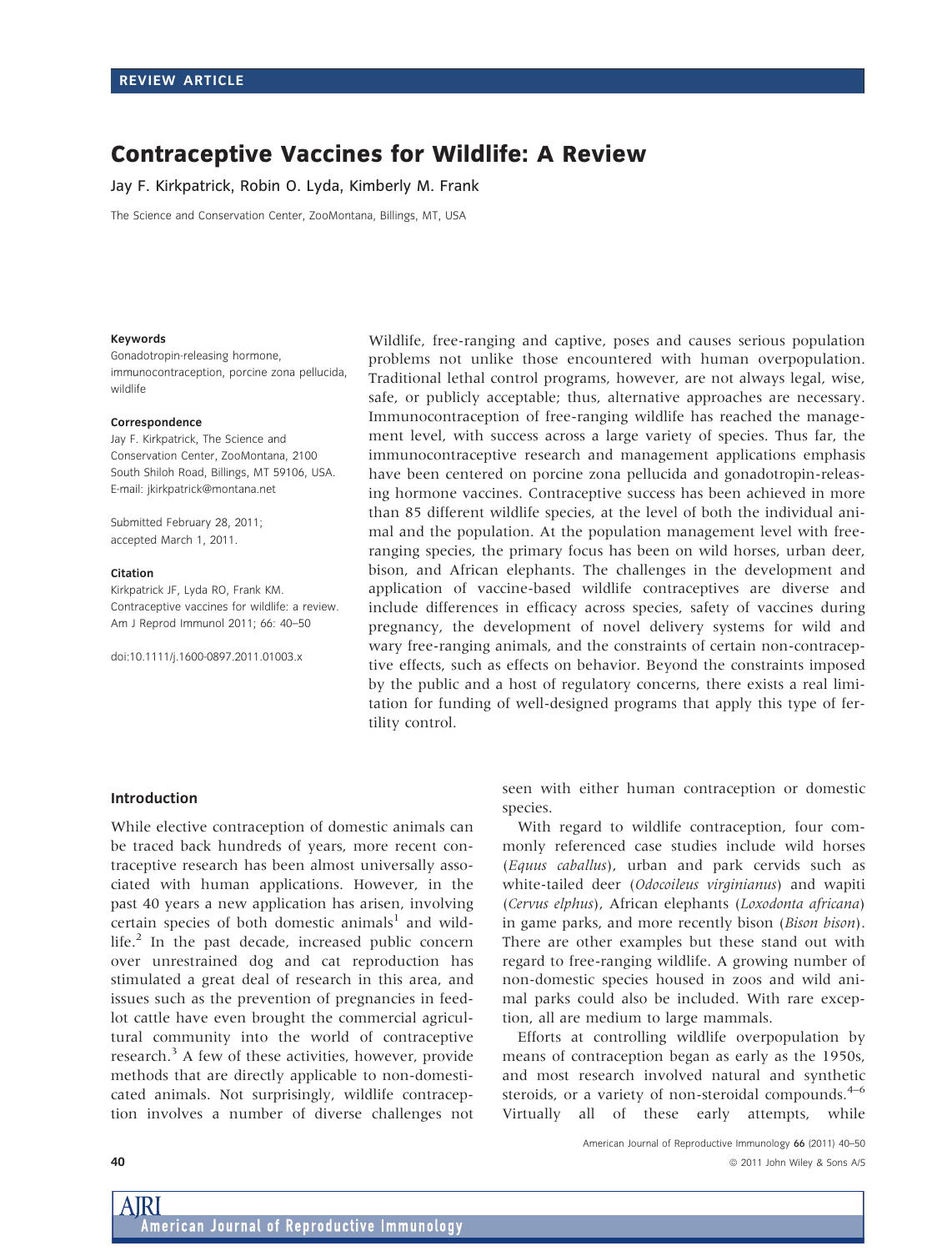pharmacologically successful, ended in failure, for a variety of reasons including toxicity, passage through the food chain, adverse effects on social behaviors, high cost of application, difficulty in delivering the compounds remotely, health risks in pregnant animals, and a host of regulatory issues. Of course, the constraints within these early approaches varied depending on the species. For example, remote delivery was not a requirement for captive exotic species, and behavioral changes were of less importance in urban deer, which were viewed as 'pests' in some quarters. Conversely, remote delivery is a virtual requirement for free-ranging wildlife, and behavioral changes would not be tolerated in social animals such as wild horses and African elephants. Thus, each species and setting brings with it specific needs and limitations. The cumulative effect of all these issues resulted in the realization that contraception with steroid hormones, the method of choice for humans and dogs, was not acceptable across the broader spectrum of wildlife. Steroids remain useful in some captive wildlife contraception efforts but have been abandoned for use in free-ranging wildlife.

It was only with the advent of practical immunocontraception that significant progress in free-ranging wildlife contraception occurred. Immunological approaches were considered for use in wildlife as early as 1987<sup>7</sup> and the earliest recorded attempts at wildlife immunocontraception included a gonadotropin-releasing hormone (GnRH) vaccine tested in wild horses on Cumberland Island National Seashore in 1986.<sup>8</sup> Shortly thereafter, a porcine zona pellucida (PZP) vaccine was tested in domestic and captive wild horses.<sup>9</sup> The results of the GnRH trial were not promising, while the PZP trial provided clear evidence that an immunocontraceptive could successfully inhibit fertility in equids. In relatively rapid succession, trials with PZP were successful in captive white-tailed deer $10-12$  and a variety of zoo animals, including Przewalski's horse (Equus przewalskii) and Banteng (*Bos javanicus*)<sup>13</sup> Formosan sika deer (*Cervus* nippon taiouanus), axis deer (Cervus axis), Himalayan tahr (Hemitragus jemlahicus), Roosevelt elk (Cervus elaphus roosevelti), muntjac deer (Muntiacus reevesi), and sambar deer (Cervus unicolor)<sup>14</sup> and African elephants (Loxodonta africana) (J. F. Kirkpatrick, unpublished data).

Identifying an effective vaccine was only the initial step in developing a population management for wildlife. Very early it was recognized that the major

American Journal of Reproductive Immunology 66 (2011) 40–50  $\circledcirc$  2011 John Wiley & Sons A/S 41

challenges in wildlife contraception included (i) identifying successful contraceptive agents in captive animals, (ii) documenting safety associated with successful agents, (iii) developing a means of delivering these agents to free-ranging wildlife, and (iv) actually altering populations. With the success of PZPinduced fertility control in captive animals, which addressed the first of the four challenges, the next and more challenging step was the implementation of actual field trials with free-ranging animals. While the strategy remained the same, this represented a major change in tactics and one that is still underappreciated. Fortunately, one of the major advantages of immunocontraception became obvious during captive animal trials, which was the ability to deliver contraceptive doses in very small volumes, which could be delivered remotely. This is now recognized as a key requirement for practical wildlife contraception.

The first field trial of wildlife PZP immunocontraception occurred on Assateague Island National Seashore, a barrier island off the coast of Maryland 23 years ago. This trial proved successful in inhibiting fertility in wild horses.<sup>15</sup> Aside from demonstrating a high degree of contraceptive efficacy, this initial study proved beyond a doubt that the vaccine could be delivered remotely, without any handling of animals. It also demonstrated the safety of the vaccine in pregnant animals $15$  and that fertility inhibition could be maintained with annual booster inoculations.<sup>16</sup>

The first field trial with white-tailed deer occurred at the Smithsonian Institute's Conservation and Research Center at Front Royal, VA.<sup>17</sup> Deer were captured, tagged, and given a primer dose of PZP and then released. Subsequent booster inoculations were given remotely via small 1.0 cc darts. As with earlier captive trials, the vaccine proved efficacious (85%) and remote delivery proved successful. In the case of both the wild horse and deer field trials, animals received a 65- to 100-µg primer dose emulsified with Freund's complete adjuvant (FCA) and a booster inoculation of 100-µg PZP emulsified with Freund's incomplete adjuvant (FIA). The first field trial with free-ranging African elephants occurred in 1996, in the Kruger Park, in South Africa. Animals were immobilized from a helicopter, given ultrasound examinations to determine pregnancy status, collared and hand injected with a 600-µg primer dose of PZP + a component of Ribi<sup>®</sup> adjuvant.<sup>18</sup> Subsequent booster inoculations occurred by remote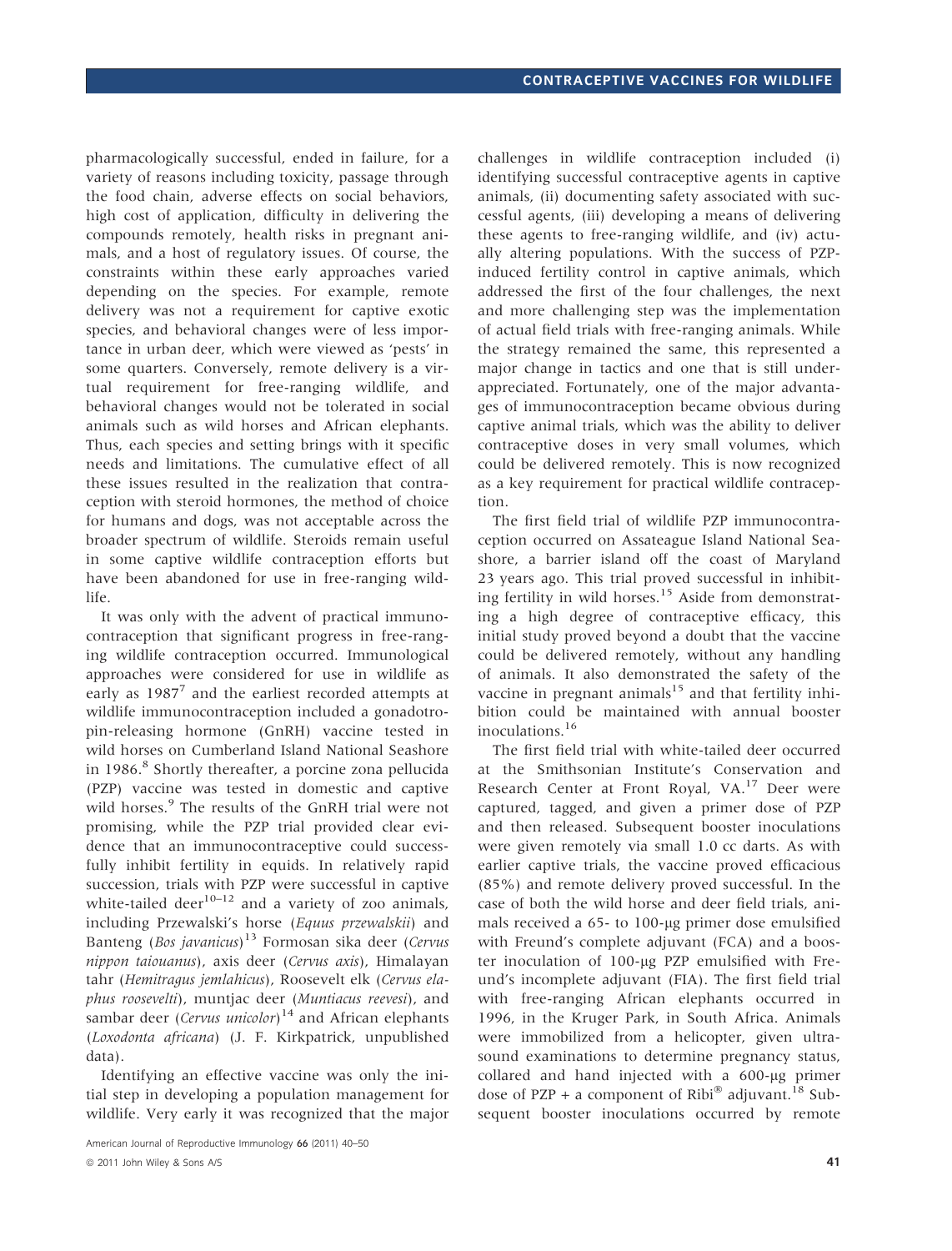treatment. Results were positive but efficacy was lower (75%) than with horses and deer. A change of adjuvants, to Freund's modified adjuvant (FMA), increased efficacy to  $100\%$ .<sup>19,20</sup> Since the completion of these trials, management level application of the PZP vaccine has been successful in altering entire populations, stopping population growth and even decreasing populations, of wild horses,<sup>21</sup> urban deer,<sup>22</sup> wapiti,<sup>23</sup> and African elephants.<sup>19,20</sup>

## **Safety**

At this point, attention turned to safety issues. The questions at hand were (i) did PZP alter ovarian function, (ii) were the contraceptive effects reversible, (iii) were there adverse behavioral effects of PZP immunocontraception, and (iv) were there any short- or long-term adverse physical side effects?

A major advantage of zona proteins as immunogens is the absolute lack of cross-reactivity with other tissues and protein hormones. $24-26$  Additionally, the site and mechanism of action (see Clark and Dell<sup>27</sup> for an eloquent discussion of the mechanism of action supporting zona vaccines) is as far 'downstream' for most of the reproductive processes as possible, such that the sequelae of reproductive events that are disrupted are inconsequential. This is essential for wildlife species but may be considered a disadvantage if the target animals are domestic species, such as dogs and cats, where extinguishing undesirable behaviors is as much a goal as contraception.

The safety of PZP immunocontraception was confirmed for horses, deer, and elephants through a series of follow-up investigations. Ovarian endocrine function was monitored in treated wild mares via urinary steroid metabolites, $28$  and it was shown that there were no permanent or significant changes in ovarian endocrine parameters and estrous cyclicity even after long-term treatment.<sup>29–31</sup> This is consistent with the accepted theory of the mechanism of action of zona proteins.<sup>32</sup> Later studies in wild horses confirmed the safety of PZP use in pregnant mares<sup>33,34</sup> and reversibility of contraceptive action, at least through five consecutive years of treatment,<sup>33</sup> demonstrated increased body condition<sup>35</sup> and increased longevity in mares treated chronically,<sup>36</sup> and no significant changes in fundamental social organization or behaviors.<sup>37</sup> Two more recent studies found that PZP treatment resulted in less band fidelity among treated mares outside the breeding season<sup>38</sup> and minor changes in time budgets among treated mares.<sup>39</sup> However, the former study was not controlled for pregnant animals or mares that had foals removed annually. The latter study found that most behavioral changes were associated with changes in body condition or the presence of foals. Considering that untreated mares have more foals than treated mares, and that treated mares develop better body condition than untreated mares, small changes in time budgets would be expected. Ultrasound examinations of ovaries and uteri from PZP-treated elephants also revealed a lack of negative effects.<sup>18,20</sup>

While no long-term negative health effects were detected in PZP-treated wild horses, there was some concern over injection site reactions. Because of the homology of the zona glycoproteins across many mammalian taxon groups, PZP is a poor immunogen. Thus, a powerful adjuvant is necessary and between 1988 and 1998, FCA was the adjuvant of choice for initial inoculations, followed by booster inoculations of PZP + FIA. In reality, as long as inoculations were given in the rump or hip, injection site reactions were uncommon; however, there was concern over causing false tuberculosis-positive tests among some species of animals treated with FCA (there is no TB test for equids; thus, this was not a problem in these species). As a result, for initial inoculations, a new adjuvant was utilized with PZP in wild horses, and later among other species as well. FMA, which utilizes the fractionated cell walls from M. butyricum, a common soil bacterium with no known pathologies associated with it was tested and proved to be as efficacious as FCA.<sup>40</sup> Thus, this is the adjuvant of choice since 1998. Rare injection site reactions still occur after inoculation, even with FMA or FIA, but seldom exceed  $1\%$ .<sup>40</sup> One study<sup>41</sup> demonstrated a higher incidence of injection site reactions in horses treated remotely, with darts, than those treated by hand-injection. This suggests that injection site reactions may be as much a function of delivery as the actual vaccine. Delivery by dart must result in surface bacteria and debris being pushed into the injection site. In the absence of either shortterm or long-term health issues, PZP contraception is now common in free-ranging and sanctuary wild horses, urban deer, zoo animals, and African elephants. Other safety issues have been reviewed in more detail elsewhere.<sup>42</sup>

Other immunogens have been used in horses but thus far none have been applied to free-ranging wild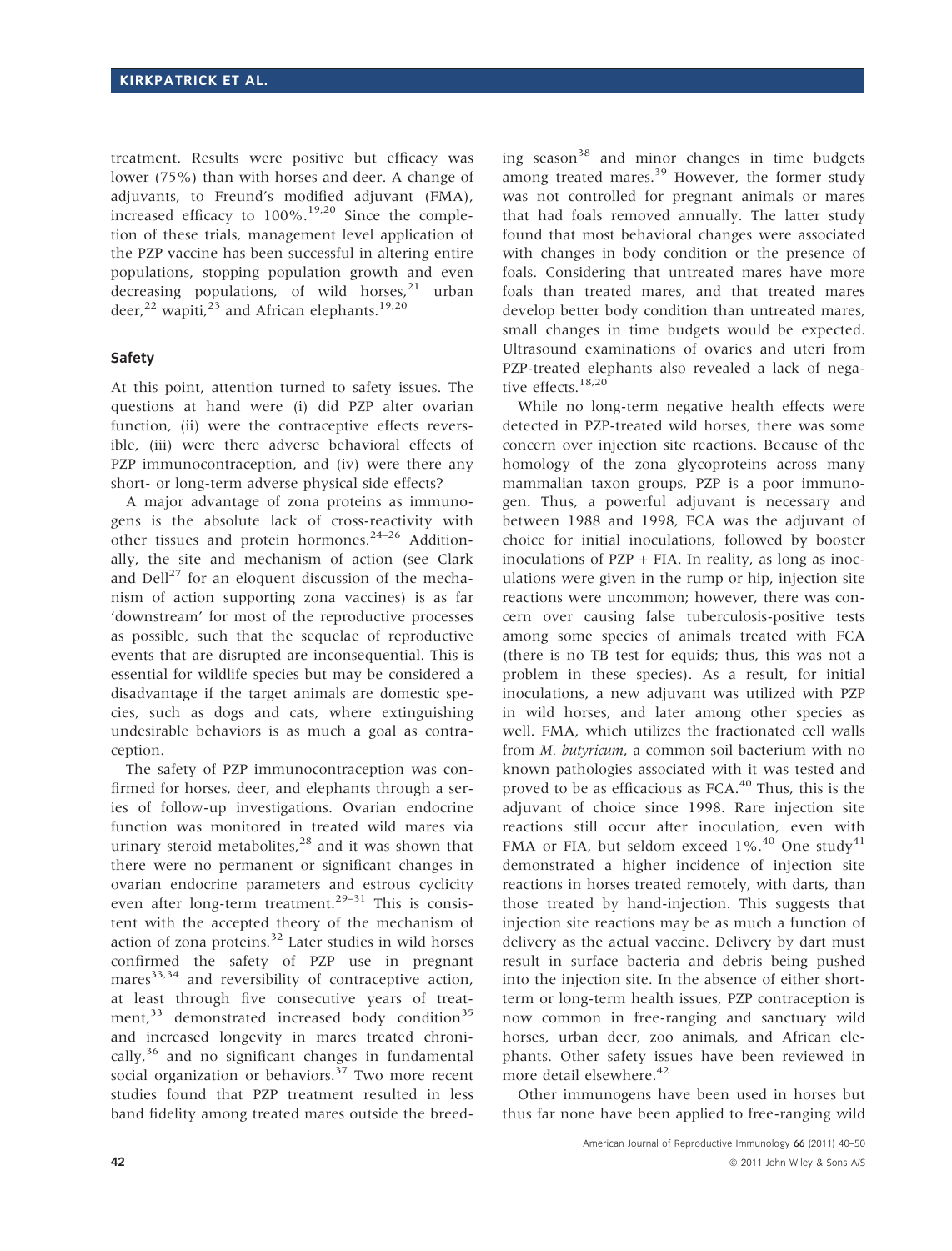horses except in small-scale research trials. Several approaches targeted the stallion. GnRH vaccines have demonstrated that testicular function can be suppressed in the stallion. $43,44$  However, the application of these vaccines to wild horses is contraindicated because of the suppression of testosteronemediated reproductive behaviors, which are necessary for holding breeding bands together in the face of competition from other stallions. The entire social structure of wild horses is disrupted if the dominant stallion is chemically castrated. Further, studies have shown that control of dominant males, by means of vasectomy, in wild horses is not effective because this increases the reproductive success of bachelor stallions.<sup>45</sup> A second problem associated with targeting the male of the species, is that, if it is not a harem-based social structure, nearly every male in the population will need to be treated, and this is probably not logistically possible. Thirdly, the removal of functioning males from the breeding population may have far more serious genetic consequences that treating females $46.47$  and certainly provides less management flexibility.

Three commercial GnRH vaccines have shown success in suppressing reproduction in mares. Both Equity! (Pfizer Animal Health, Sandton, South Africa) and Improvac® (CSL, West Ryde, NSW, Australia) suppressed cyclic activity in mares. $48,49$  Gona-Con<sup>®</sup>, a GnRH vaccine developed by USDA, primarily for use in deer, was tested in captive wild mares and also was successful in blocking cyclic activity and ovulation.<sup>50</sup> A fourth commercial GnRH vaccine, Repro-BLOC® (Amplicon Vaccine, Pullman, WA, USA) has been developed as an alternative to castration in cattle. This latter vaccine utilizes a series of GnRH genes, which were cloned into an ovalbumin carrier via an Escherichia coli expression vector. Aside from trials in cattle,  $Repro-BLOC^®$  has been used to suppress estrus in captive Asian elephants and proposed as a contraceptive for this species;51 however, five serial inoculations were required to achieve adequate anti-GnRH titers. Despite contraceptive success, and clear potential applications to several other species, the application of GnRH vaccines to wild horses brings to the fore issues that usually are not considered with human contraception. The complex evolutionary social organization of horses and other equids is driven to a large degree by reproductive steroids. In the case of GnRH vaccines, the result is, although temporary, a non-surgical castration. Public opinion, which directs so many aspects of contraception, human, or wildlife, requires in the case of wild horses an intact set of social behaviors. The same is true for elephants and most captive exotic species in zoos.

Other potential safety issues regarding GnRH vaccines remain. Safety for use in pregnant animals remains a species-specific issue. In those species that rely on pituitary Luteinizing hormone (LH) to maintain the corpus luteum of pregnancy throughout the entire gestation period, GnRH will cause abortion. This is not an issue in a species such as the horse, where placental hormones take over the task of supporting pregnancy, but use in bovids, for example, such as the bison, or during the first half of pregnancy in the goat family would interfere with pregnancies in progress. More troubling, however, are a variety of other issues associated with any vaccine that blocks GnRH. It has now been demonstrated that GnRH receptors exist in a variety of tissues throughout the mammalian body, including the cerebellum, $52$  bladder,  $53$  and cerebrospinal fluid.<sup>54</sup> Now recognized as a form of neurotransmitter, GnRH has physiological effects throughout the central nervous system. GnRH activity in the hippocampus has been implicated in Alzheimers-like syndrome. GnRH activity can alter olfactory function, which is, of course, vital in the reproductive process for so many wildlife species. In the cerebral cortex, GnRH can cause depressed activity, and in the cerebellum GnRH has a correlative link to two genetically based disorders, including Gordon–Holmes Syndrome and Boucher–Neuhauser Syndrome. In the pituitary, it has also been demonstrated that GnRH affects more than just gonadotropic cells.<sup>55</sup> The action of GnRH in cardiac tissue, which is exceptionally rich in GnRH receptors, may also be an important safety issue. At least two studies have demonstrated a serious and negative effect on cardiac function and in men, blocking GnRH can place the patient at greater risk for coronary infarction.56,57 Whether or not these particular safety issues have any clinical relevance to free-roaming or captive wildlife remains to be seen. However, it becomes intuitive that vaccines that exert their influence further 'upstream' in the reproductive process and which have interactions with non-reproductive tissues will be more problematic than those with target tissue specificity and that exert their effects further 'downstream' in the reproductive process.

In white-tailed deer, safety issues relating to PZP largely paralleled those of wild horses, but with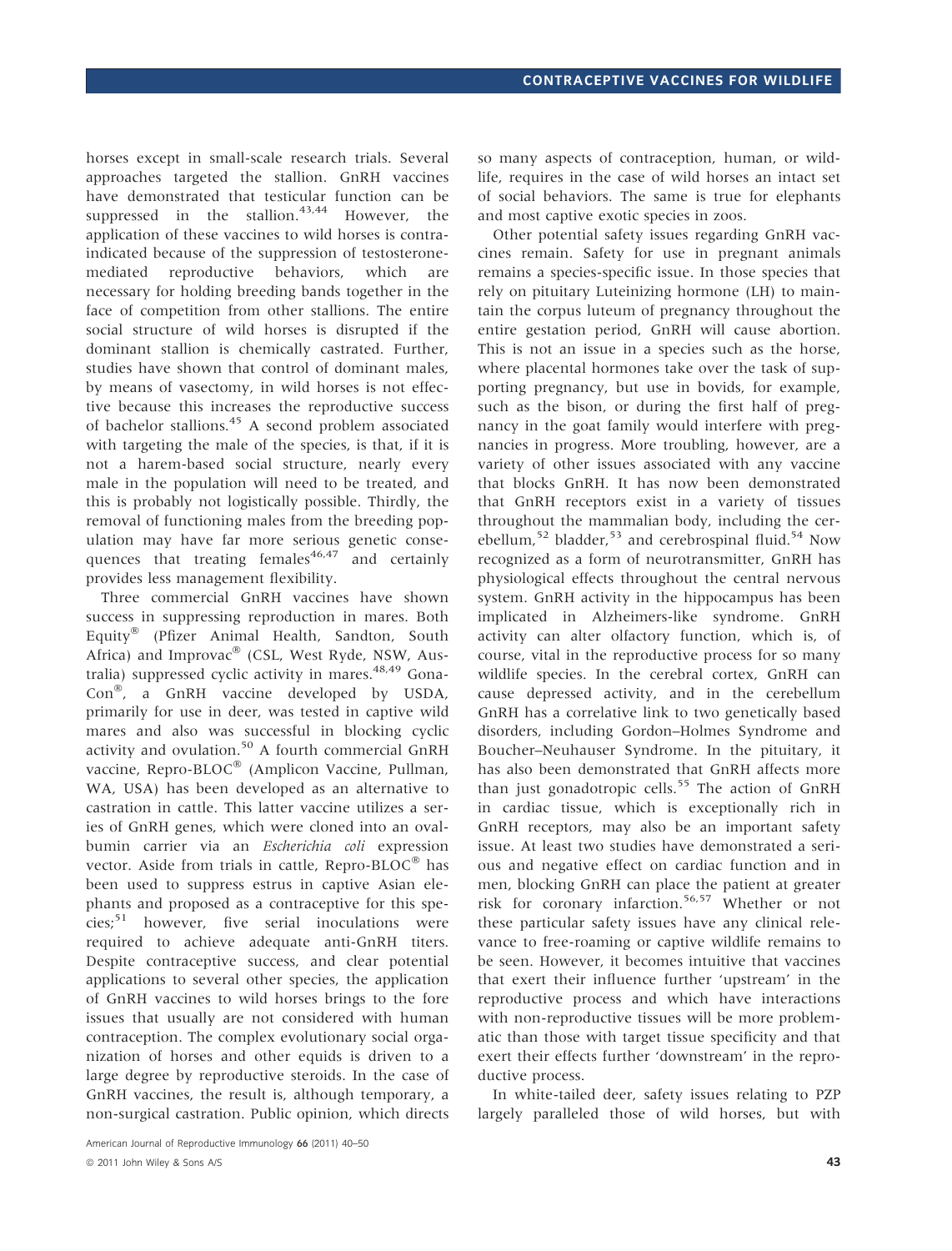some exceptions. Reversibility of contraceptive action occurred after 1–3 years in captive PZP-treated deer<sup>11</sup> and after 1–4 years in another study with captive deer.<sup>12</sup> An earlier study demonstrated that there were no changes in ovarian histology, but that the breeding season was extended by one to 2 months in PZP-treated deer.<sup>17</sup> In one study, this resulted in a pulse of late births the first year, but in subsequent years, the late births did not occur.<sup>58</sup> Treated deer were more active than untreated deer but did not spend more time feeding. Despite the increased activity, treated deer gained significantly more weight by the summer following treatment than untreated deer, presumably because of avoidance of lactation, but by the following fall, all weight differences disappeared.<sup>59,60</sup>

Potential changes in ovarian histology were a concern. Prior to application of PZP vaccines to wildlife, some temporal changes in ovarian function were shown to occur in PZP-treated non-human primates $^{61}$  and mice, $^{62}$  but long-term effects did not occur. Early studies with PZP-treated dogs revealed significant changes in ovarian histology.<sup>63</sup> Another study<sup>64</sup> demonstrated similar effects in PZP-treated rabbits, along with a depletion of primordial follicles. Among PZP-treated sheep, significant changes in the ovarian histology were found.<sup>65</sup> The dog study was probably compromised by a rather impure PZP, and the rabbit and sheep studies revealed species differences in response to the PZP. Collectively, this research raised an issue of concern as wildlife contraception moved forward and into the realm of management.

In the first trial with PZP and horses, $9$  no changes in ovarian histology were found, and other investigators had demonstrated ovarian weights and histology were unchanged after PZP treatment of white-tailed deer.<sup>17</sup> In another study<sup>66</sup> ovarian eosinophilic oophoritis was found in six of eight treated deer, but this rate was not significantly different from controls. This same study revealed that this condition is common in untreated deer at the time of ovulation. Despite the absence of any significant changes in ovarian histology in wildlife studied thus far, it is vital that each species be evaluated for potential changes. Blood chemistry studies in treated white-tailed deer revealed only a few significant changes after PZP treatment, but none was associated with any physiological abnormalities.<sup>66,67</sup> Ongoing studies with Dall sheep (Ovis dalli)) and domestic goats (Capra hircus) reveal the same lack of blood chemistry changes in these two species.<sup>42</sup> Injection site abscesses were found in only 2 of 353 deer  $(0.5\%)^{68}$  and 100% of PZP-treated deer revealed granuloma formation at the injection site<sup>66</sup> but without any complications.

## **Efficacy**

A major challenge in the development of human immunocontraceptives is the variability in immune responses by individuals, similar to that which is evident in so many prophylactic vaccines, such as influenza. It is unlikely that humans will use contraceptives with efficacy as low as even 95%. There are individual differences within a species in reactions to contraceptive immunogens. For example, examining the anti-PZP antibody titers from several groups of horses,  $40$  wapiti<sup>69</sup>, fallow deer (Cervus  $dama$ ,<sup>70</sup> and white-tailed deer<sup>11</sup> treated with PZP reveals a significant difference in response to the same immunogen, the same dose, and the same adjuvant. However, for wildlife populations, a variety of modeling<sup>71</sup> and results from field trials<sup>21</sup> have demonstrated that contraceptive vaccines with less than 100% effectiveness will suffice.

Clearly there are species differences as well. For wild horses treated with native PZP, efficacy is approximately 95% over 23 years. $^{21}$  In the case of white-tailed deer, there is more variability, $11,22$  with an efficacy of approximately 75%. Among PZP-treated wapiti, efficacy ranged from a low of 84% to a high of  $90\%$ <sup>23</sup> African elephants in one population have responded with a 100% efficacy over 10 years of management.<sup>20</sup> Among captive exotic species, efficacies ranged from lows of 70% in Sambar deer (Cervus uniciolor) to highs of 100% in addax (Addax nasomaculatus), gerenuk (Litrocranius walleri) markhor (Capra falconeri) bighorn sheep (Ovis canadensis), mountain goats (Oreamnos americanus), and several other ungulates. $72$  Thus, a major challenge to the development of wildlife immunocontraceptives is the ability to inhibit fertility across diverse species. Gon $aCon-B^{\circledast}$  and SpayVac<sup>®</sup> have both been associated with efficacies in the ranges of 39–64% and 27– 48%, respectively, in wild horses<sup>73</sup> while SpayVac<sup>®</sup> was associated with 100% efficacy in fallow deer over 3 years.<sup>74</sup> The GnRH vaccine Improvac<sup>®</sup>, when given to domestic mares in two inoculations over 35 days provided 100% efficacy with cycling and ovulation as the endpoints.<sup>48</sup>

This latter issue reflects both a strength and weakness of PZP immunoconception, and for that matter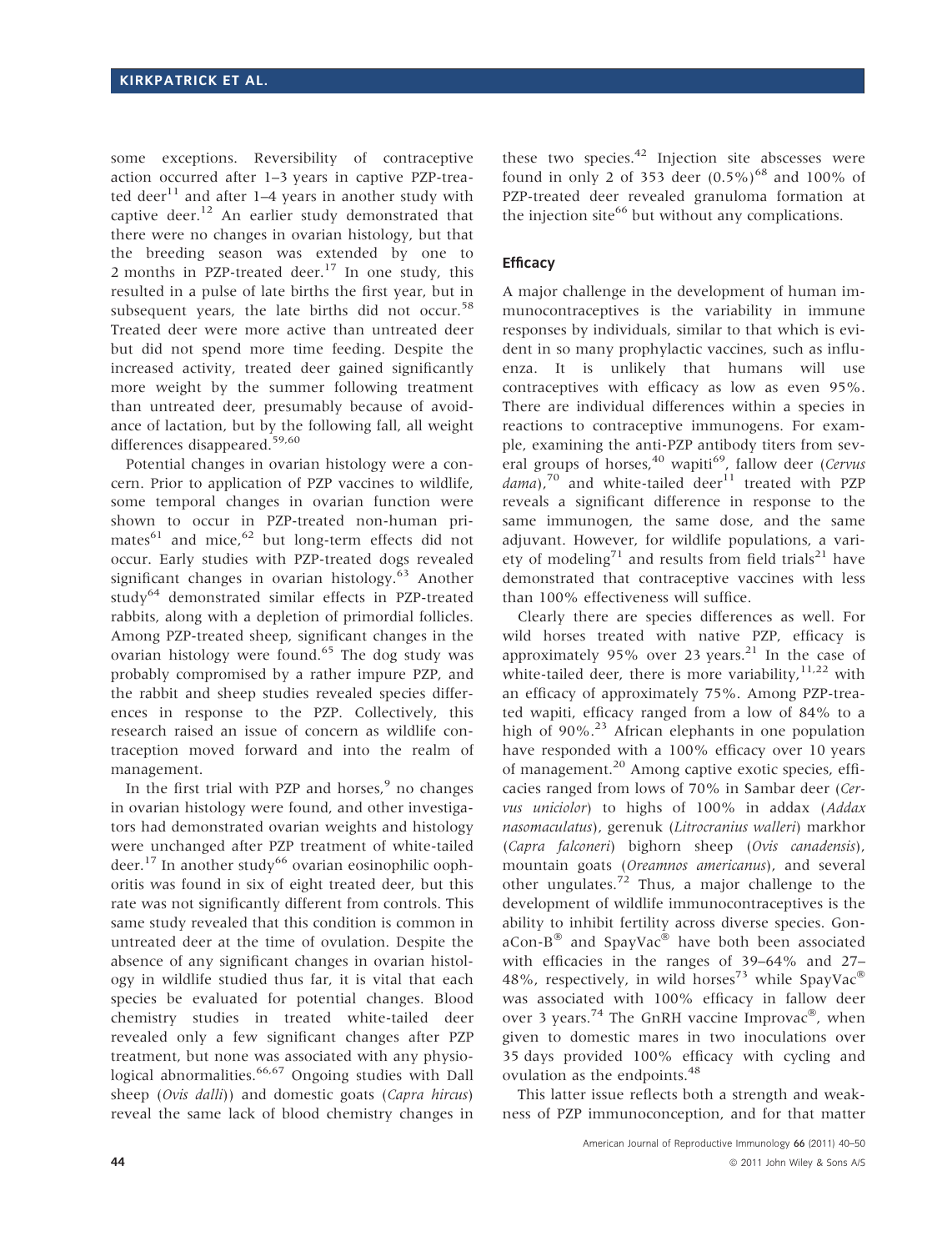any immunocontraceptive targeting some reproductive tissue (ovum, sperm or pituitary cell) or protein hormone (GnRH). Unlike reproductive steroids, which have absolute homology across species, protein hormones reveal amino acid differences across species. In the case of PZP, there must be an immune response to an epitope of either or both the PZP-1 and the PZP-3 alpha glycoprotein for a successful antibody response and effective contraception. In the case of white-tailed deer, anti-porcine ZP antibodies recognized several epitopes of both the ZP-1 and ZP-3 glycoproteins<sup>75,76</sup> but in domestic cats, the same antibodies do not recognize any segment of the zona glycoproteins.77,78 While a species-by-species analysis of cross-reactivity with PZP-induced antibodies has not occurred, it is clear that species-specific epitopes vary across taxonomic lines and will affect the contraceptive efficacy of the immunogen. Thus far, PZPinduced contraception has not failed in any of 64 members of Ungulata in which it has been attempted, whether members of Perissodactyla or Artiodactyla, $42$  or bears<sup>72,79</sup> or pinnipeds.<sup>72,80</sup> This implies some evolutionary relationships among the epitopes of the zona sperm receptor. Although not directly related to contraceptive research, the application of zona proteins from, and directed toward, a variety of species across broad taxonomic lines will surely reveal interesting evolutionary pathways in the development of the sperm receptor.

## Duration of contraceptive action

Vaccines generally, but not universally, employ killed or attenuated virulent organisms and the immune response by humans and domestic animals is very powerful, with lasting effects even after a single inoculation. In contrast, contraceptive vaccines generally target reproductive hormones or tissue receptors, and the ability to cause long-lasting elevations in antibodies, individual differences notwithstanding, is far more challenging, because of the relative homology of these protein molecules between species. It is intuitive that a single inoculation, long-lasting contraceptive vaccine is valuable and a worthy goal for free-ranging wildlife.

The current major shortcoming of the most widely used wildlife contraceptive, PZP, is that contraceptive duration is short-lived, at least during the first few years of treatment. An initial inoculation followed by a booster inoculation 2–6 weeks later generally provides a year of contraception. But then, an

annual booster is required for a second year of contraception. At least for the first 2–3 years, this is a requirement for successful contraception. Following 3 years of treatment, the duration of high antibody titers is sufficient for successful contraception over several years and eliminates the need for annual booster inoculations. For example, in the wild mare, 3 years of treatment, from age 2 through 4, result in contraception that lasts for a mean of 3.7 years. However, the range is  $1-8$  years.<sup>33</sup>

This shortcoming of native PZP has stimulated a search for more lasting contraceptive vaccines. Several approaches to this challenge have occurred. The first approach has attempted to incorporate the PZP glycoprotein in biodegradable, non-toxic matrices, which can be injected and which then release the PZP molecule slowly in a sustained release or in pulsed releases. The matrix used thus far has incorporated various ratios of lactide-glycolide, either in the form of microcapsules $81$  or in the form of small pellets that can be injected either by hand or by  $\text{dart.}^{82-84}$  Results thus far have been encouraging, but not definitive, and a great deal of variability in both the manufacturing process and the results has resulted. Another difficulty with this approach is that it has not been possible to incorporate powerful oil-based adjuvants in the microcapsules and pellets.

A second approach has incorporated a novel 'packaging' of the PZP. In the case of a proprietary product,  $SpayVac^{\circledast}$ , native PZP is incorporated into a multilamellar liposome. This platform appears to provide a much longer duration of high antibody titers and contraception in seals, $80$  fallow deer, $74$  whitetailed deer $85,86$  and horses.<sup>71</sup> Contraceptive duration appears to last for at least 3 years following a single treatment. The primary drawbacks to this approach appear to be the high viscosity of the preparation and the inability to deliver it remotely, and possible side effects on reproductive tissues,  $50$  at least in horses. The former is a technical problem and may be overcome, and the latter requires substantially more safety testing before this approach becomes practical. Nevertheless, an important point here is that native PZP vaccine must not be confused with more complex vaccines containing PZP.

A third approach that has shown promise is the GnRH vaccine GonaCon $^{\circledR}$ . This vaccine targets the GnRH molecule and blocks ovulation and estrus by preventing endogenous GnRH from stimulating FSH and LH producing cells of the pituitary. In turn, the lack of gonadotrophs inhibits ovarian and testicular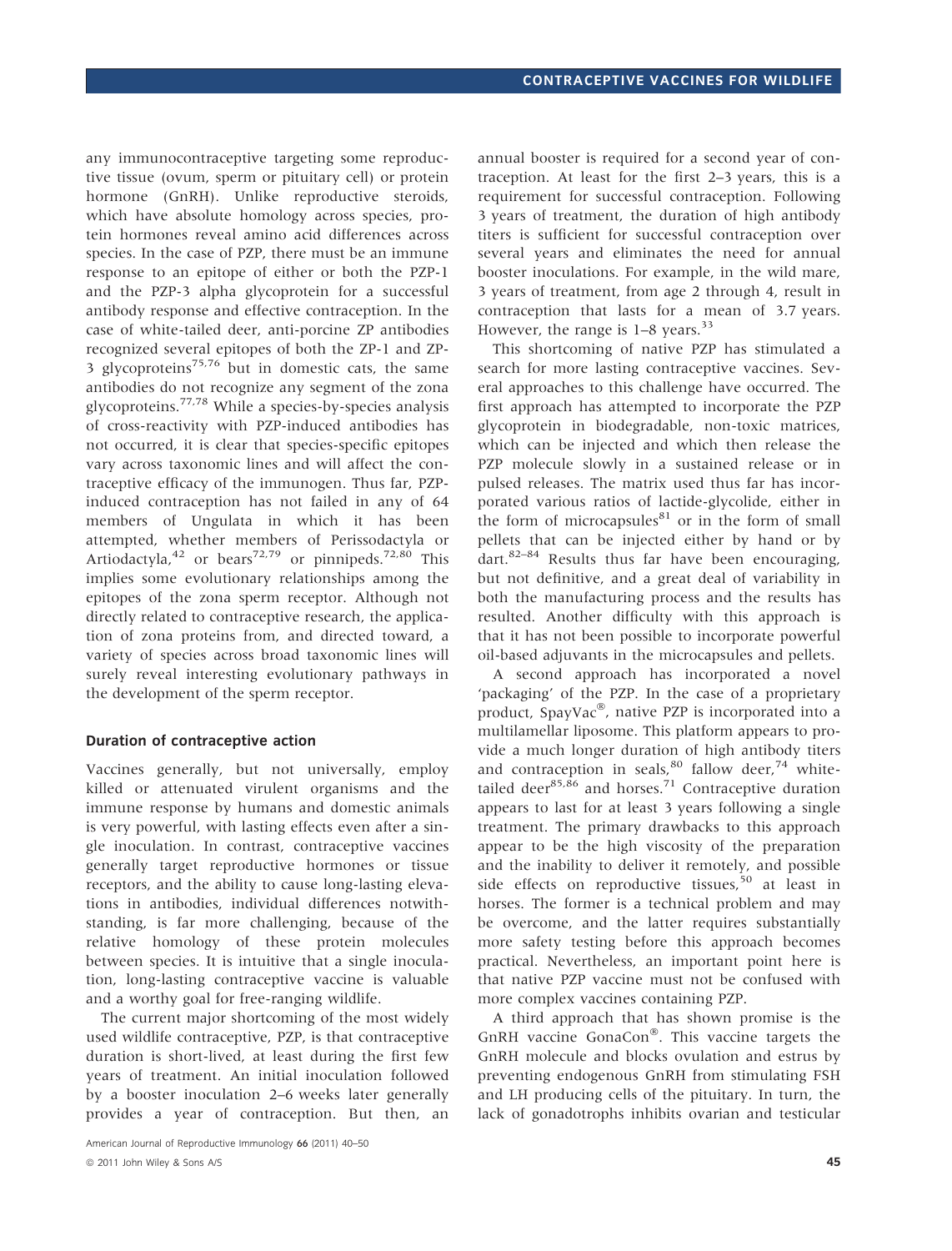function and gamete production. As with PZP, there are structural differences in the GnRH of various species, with varying degrees of homology. This means that the vaccine will work in some species but not as well or at all in others. GonaCon® was developed primarily for application to white-tailed deer,<sup>12,87–90</sup> but also works in wapiti,<sup>91</sup> swine,<sup>92</sup> and horses.<sup>50</sup> In the case of GonaCon<sup>®</sup> the longer lasting duration of antibodies has been accomplished by the addition of aromatic amino acids to the structure, which enhances immunogenicity but without interfering with binding to pituitary receptors. Puzzling, however, trials with free-ranging deer resulted in significantly lower efficacy than those with captive animals.

Alternatives to longer acting vaccines have examined delivery systems. As early as 1993, the idea was put forward to engineer the genes for immunogenic proteins into bacterial or viral vectors. $93-95$  Known collectively as genetically modified organisms (GMO), the theory was that a gene for an immunogenic molecule that causes fertility inhibition, such as PZP, or GnRH, might be engineered in a nonpathogenic virus, which could then be used to infect the target species and express the gene. There are multiple questions associated with this technology. Can the vector persist for a long enough time to express the immunogen? Could the vector express the immunogen in sufficiently large quantities to elicit adequate antibodies? Will the vector reach a sufficiently large portion of the population to alter density?<sup>96</sup> Research followed that examined a number of possibilities. Cloned genes for PH-20, LDH-C4, and ZP3, all of which encode for gamete proteins were proposed for incorporation into GMO vectors,  $97,98$  but none ever reached the field test stage. Significant issues of regulation were raised for a contraceptive method that, once released into the environment, could never be called back.<sup>99</sup> The issue of mutation rates in viruses, and the potential for the vector to infect non-target species, was also an issue. For example, a vector that could successfully infect and cause contraception in non-native foxes in Australia would probably also bring about the same result with domestic dogs. One study concluded that the effort to assess risks of contraceptive GMOs would be greater than the effort to develop the technology.99 These and many other concerns have led to a cessation of this line of research for wildlife immunocontraceptives and have been summarized elsewhere.100–102

Table I Comparison of Zona Protein and Anti-GnRH Contraceptive Vaccines

| Parameter                  | <b>ZP</b>                | Anti-GnRH              |
|----------------------------|--------------------------|------------------------|
| Efficacy                   | $80 - 100%$ <sup>a</sup> | 39-100% <sup>a</sup>   |
| Male                       |                          | $+$                    |
| Female                     | $+$                      | $+$                    |
| Reversibility              | $+^{b}$                  | $+$ <sup>C</sup>       |
| Remote delivery            | $+$                      | $+$                    |
| Safety in pregnant         | $+$                      | <b>Species</b>         |
| animals                    |                          | Dependent <sup>d</sup> |
| Passage through food chain |                          |                        |
| Target tissue specificity  | $+$                      |                        |
| Debilitating side effects  |                          | 22 <sup>e</sup>        |
| Behavioral effects         | Minor                    | Major                  |
| Available as a synthetic   |                          | $+$                    |

<sup>a</sup>Values are for horses and deer; beyond those, efficacy is variable depending on the species.

<sup>b</sup>Reversible through five consecutive years of treatment; not reversible after 7 years of consecutive treatment.

<sup>c</sup>Long-term data not available.

<sup>d</sup>Species in which the corpus luteum of pregnancy is supported by pituitary LH will abort if treated with an anti-GnRh agent. eLong-term data not available.

GnRH, gonadotropin-releasing hormone; LH, Luteinizing hormone.

One exception to this trend is a research effort in New Zealand.103,104 Here, the vector is a nematode parasite Parastrongyloides trichosuri and the target species is the invasive brushtail possum (Trichosurus vulpecula). The parasite is species-specific and mutation into some form that might infect other species is unlikely. If a gene for a contraceptive protein can be engineered into this parasite, and can be expressed effectively, it may open the door to similar approaches in other species. Of course, there is no guarantee that this particular parasite could not find its way to Australia and infect native possums.

One final approach to the problem of long-term immunocontraception of wildlife remains. Oral delivery of a contraceptive vaccine would overcome the need for laborious delivery systems currently necessary for sustained antibody titers in target animals.<sup>105</sup> Currently, this approach is not a practical reality, but the challenges have been clearly delineated. First, either the contraceptive vaccine itself has to be species-specific or the oral delivery system must be species-specific. Approaches under consideration include transgenic plants $102$  and bacterial ghosts,<sup>106</sup> both carrying genetic information for a contraceptive immunogen. The research challenges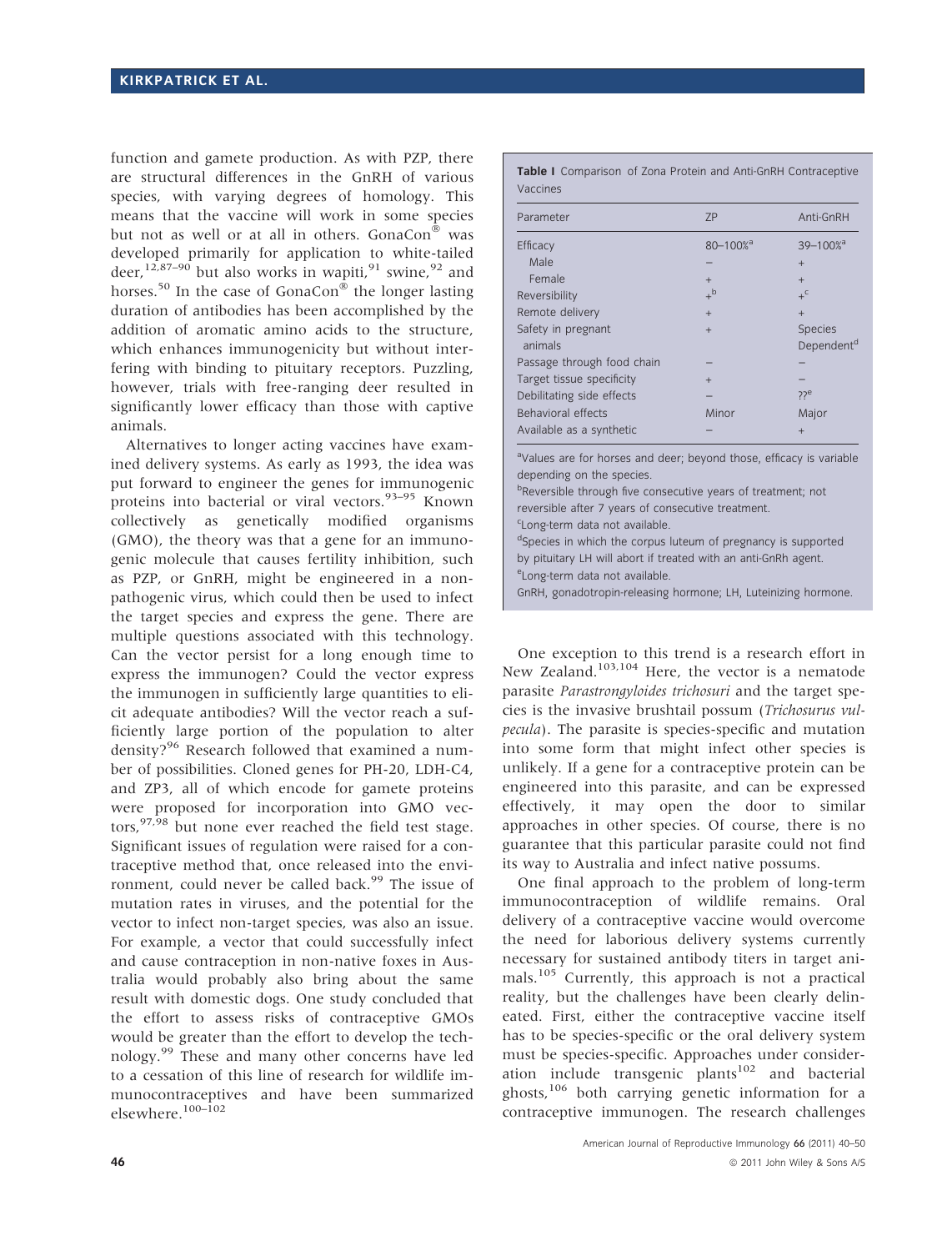are immense and the regulatory hurdles daunting, and it is unlikely that this approach will bear fruit for many years to come.

## Conclusions

Immunocontraception for wildlife management has become a reality since its first application in 1988. Today, animals treated annually number in the thousands, and controlled alterations in population size are occurring in various settings at ever-increasing frequency. The most widely used wildlife contraceptive is native porcine zona protein, largely because of its ability to inhibit fertility in such a large breadth of species, its tissue-specific action, and because of its impressive safety record. Currently six different freeranging wildlife species are being managed by means of PZP immunocontraception on 52 sites and 76 captive exotic species are being treated in 67 zoological gardens around the world. Several GnRH vaccines show promise, but widespread application will have to wait for more extensive safety testing. Table I summarizes and compares the major characteristics of PZP and anti-GnRH vaccines. The extraordinary success with actual field applications of wildlife immunocontraception over the past two decades has created a new paradigm. Only 23 years ago, the primary question was whether or not we could economically deliver, safely treat, and effectively regulate wildlife populations with vaccine-based contraception. Today, the new question is how we can achieve this goal easier, with less effort and cost and gain public approval at all levels. The remaining challenges now center on improving delivery systems, modifications of the vaccine components to enhance the duration of effectiveness, assuring comprehensive safety, developing a sustainable funding base for research, and achieving general acceptance.

## Acknowledgments

The authors gratefully acknowledge the effort of Drs. Bill L. Lasley, Allen T. Rutberg, and Wolfgang Jochle, who reviewed the manuscript and offered helpful comments. We also offer special thanks to Dr. Donal Skinner for providing numerous helpful references.

## References

1 Grimm D: A cure for euthanasia? Science 2009; 325:1490–1493.

- 2 Asa CA, Porton I (eds): Wildlife Contraception: Issues, Methods and Applications. Baltimore, Johns Hopkins University Press, 2005.
- 3 Grieger DM, Scarborough R, deAvila DM, Johnson HE, Reeves JJ: Active immunization of beef heifers against luteinizing hormone: III. Evaluation of dose and longevity. J Anim Sci 1990; 68:3755– 3764.
- 4 Kirkpatrick JF, Turner JW: Chemical fertility control and wildlife management. Bioscience 1985; 35:485–491.
- 5 Kirkpatrick JF, Turner JW: Reversible fertility control in nondomestic animals. J Zoo Wildl Med 1991; 22:392–408.
- 6 Seal US: Fertility control as a tool for regulating captive and freeranging wildlife populations. J Zoo Wildl Med 1991; 22:1–5.
- 7 Hunter AG, Byers AP: Immunological intervention in reproduction: potential for wildlife contraception. In Contraception in Wildlife, PN Cohn, ED Plotka, US Seal (eds). Lewiston, NY, Edward Mellon Press, 1996, pp 101–118.
- 8 Goodloe RB, Warren RJ, Sharp DC: Immunization of feral and captive horses: a preliminary report. In Contraception in Wildlife, PN Cohn, ED Plotka, US Seal (eds). Lewiston, NY, Edwin Mellon Press, 1996, pp 229–242.
- 9 Liu IKM, Feldman M, Bernoco M: Contraception in mares heteroimmunized with pig zonae pellucidae. J Reprod Fertil 1989; 85:19–29.
- 10 Turner JW, Liu IKM, Kirkpatrick JF: Remotely-delivered immunocontraception of captive white-tailed deer. J Wildl Manage 1992; 56:154–157.
- 11 Turner JW, Kirkpatrick JF, Liu IKM: Effectiveness, reversibility and serum antibody titers associated with immunocontraception in captive white-tailed deer. J Wildl Manage 1996; 31:514– 522.
- 12 Miller LA, Johns BE, Killian GJ: Long-term effects of PZP immunization on reproduction in white-tailed deer. Vaccine 2000; 18:568–574.
- 13 Kirkpatrick JF, Zimmermann W, Kolter L, Liu IKM, Turner JW: Immunocontraception of captive exotic species. I. Przewalski's horse (Equus przewalskii) and banteng (Bos javanicus). Zoo Biol 1995; 14:403–413.
- 14 Kirkpatrick JF, Calle PP, Kalk P, Liu IKM, Bernoco M, Turner JW: Immunocontraception of captive exotic species. II. Formosa deer (Cervus taiouanus), axis deer (Cervus axis), Himalayan tahr (Hemitragus jemlahicus), Roosevelt elk (Cervus elaphus roosevelti), muntjac deer (Muntiacus reevesi) and sambar deer (Cervus unicolor). J Zoo Wildl Med 1996; 27:482–495.
- 15 Kirkpatrick JF, Liu IKM, Turner JW: Remotely delivered immunocontraception in feral horses. Wildl Soc Bull 1990; 18:326– 330.
- 16 Kirkpatrick JF, Liu IKM, Turner JW, Bernoco M: Antigen recognition in mares previously immunized with porcine zona pellucida. J Reprod Fertil 1991; 44:321–325.
- 17 McShea WJ, Monfort SL, Hakim S, Kirkpatrick JF, Liu IKM, Turner JW, Chassy L, Munson L: Immunocontraceptive efficacy and the impact of contraception on the reproductive behaviors of whitetailed deer. J Wildl Manage 1997; 61:560–569.
- 18 Fayrer-Hosken RA, Grobler D, van Altena JJ, Kirkpatrick JF, Bertschinger HJ: Immunocontraception of free-roaming African elephants. Nature 2000; 407:149.
- 19 Delsink A, van Altena JJ, Grobler D, Bertschinger H, Kirkpatrick JF, Slotow R: Regulation of a small, discrete African elephant population through immunocontraception in the Makalali Conservancy, Limpopo, South Africa. S Afr J Sci 2006; 102:403– 405.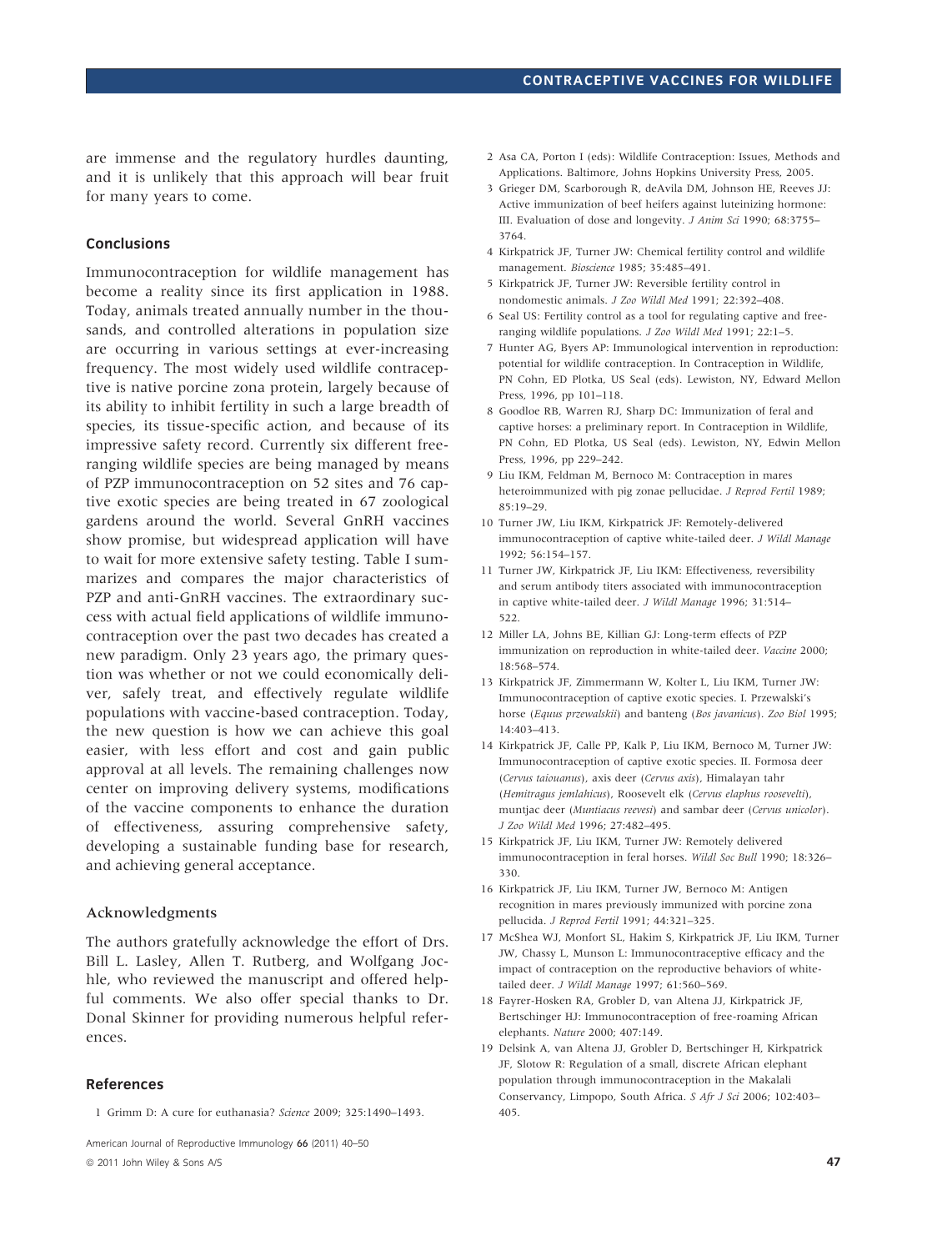- 20 Delsink A, van Altena JJ, Grobler D, Bertschinger H, Kirkpatrick JF, Slotow R: Implementing immunocontraception in free-ranging African elephants at Makalali Conservancy. J S Afr Vet Assoc 2007; 78:25–30.
- 21 Kirkpatrick JF, Turner A: Achieving population goals in a longlived wildlife species (Equus caballus) with contraception. Wildl Res 2008; 35:513–519.
- 22 Rutberg AT, Naugle R: Population-level effects of immunocontraception in white-tailed deer (Odocoileus virginianus). Wildl Res 2008; 35:494–501.
- 23 Shideler SE, Stoops MA, Gee NA, Howell JA: Use of porcine zona pellucida (PZP) vaccine as a contraceptive agent in free-ranging elk (Cervus elaphus nannodes). Reprod Suppl 2002; 60:169–176.
- 24 Barber MR, Fayrer-Hosken RA: Evaluation of somatic and reproductive immunotoxic effects of the porcine zona pellucida vaccination. *J Exp Zool* 2000; 286:641-646.
- 25 Palm VS, Sacco AG, Synder FN, Subramanian MG: Tissue specificity of porcine zona pellucida antigen(s) tested by radioimmunoassay. Biol Reprod 1979; 21:709–713.
- 26 Sacco AG, Shivers CA: Effects of reproductive tissue-specific antisera on rabbit eggs. Biol Reprod 1973; 8:481–490.
- 27 Clark GF, Dell A: Molecular models for murine sperm-egg binding. J Biol Chem 2006; 281:13853–13856.
- 28 Lasley BL, Kirkpatrick JF: Monitoring ovarian function in captive and free-roaming wildlife by means of urinary and fecal steroids. J Zoo Wildl Med 1991; 22:23–31.
- 29 Kirkpatrick JF, Liu IKM, Turner JW, Naugle R, Keiper R: Longterm effects of porcine zonae pellucidae immunocontraception on ovarian function of feral horses (Equus caballus). J Reprod Fertil 1992; 94:437–444.
- 30 Kirkpatrick JF, Naugle R, Liu IKM, Bernoco M, Turner JW: Effects of seven consecutive years of porcine zona pellucida contraception on ovarian function in feral mares. Bio Reprod 1995; Monograph Series 1: Equine Reproduction VI: 411–418 [special issue].
- 31 Powell DM, Monfort SL: Assessment: effects of porcine zona pellucida immunocontraception on estrous cyclicity in feral horses. J Appl Anim Welf Sci 2001; 4:271–284.
- 32 Timmons T, Dunbar BS: Antigens of mammalian zona pellucida. In Current Concepts in Immunoreproduction, S Mathur, CM Fredericks (eds). New York, Hemisphere Publishing, 1988, pp 242–260.
- 33 Kirkpatrick JF, Turner A: Reversibility of action and safety during pregnancy of immunizing against porcine zona pellucida in wild mares (Equus caballus). Reprod Suppl 2002; 60:117–124.
- 34 Kirkpatrick JF, Turner A: Absence of effects from immunocontraception on seasonal birth patterns and foal survival among barrier island horses. J Appl Anim Welf Sci 2003; 6:301–308.
- 35 Turner A, Kirkpatrick JF: Effects of immunocontraception on population, longevity and body condition in wild mares (Equus caballus). Reprod Suppl 2002; 60:197–202.
- 36 Kirkpatrick JF, Turner A: Immunocontraception and increased longevity in equids. Zoo Biol 2007; 25:237–244.
- 37 Powell DM: Preliminary evaluation of porcine zona pellucida (PZP) immunocontraception for behavioral effects in feral horses (Equus caballus). J Appl Anim Welf Sci 1999; 2:321–335.
- 38 Nunez CMV, Adelman JS, Mason C, Rubenstein D: Immunocontraception decreases group fidelity in a feral horse population during the non-breeding season. Appl Anim Behav Sci 2009; 117:74–83.
- 39 Ransom JI, Cade BS, Hobbs NT: Influences of immunocontraception on time budgets, social behavior, and body condition in feral horses. Appl Anim Behav Sci 2010; 124:51–60.
- 40 Lyda RO, Hall R, Kirkpatrick JF: A comparison of Freund's Complete and Freund's Modified adjuvants used with a contraceptive vaccine in wild horses. J Zoo Wildl Med 2005; 36:610– 616.
- 41 Roelle JE, Ransom JI: Injection-Site Reactions in Wild Horses (Equus caballus) Receiving an Immunocontraceptive Vaccine. Scientific Investigations Report 2009–5038, U. S. Department of the Interior, U. S. Geological Survey, Fort Collins, CO, 2009. 1–15.
- 42 Kirkpatrick JF, Rowan A, Lamberski N, Wallace R, Frank K, Lyda RO: The practical side of immunocontraqception: zona proteins and wildlife. J Reprod Immunol 2009; 83:151–157.
- 43 Dowsett KF, Tshewang U, Knott LM, Jackson AE, Trigg TF: Immunocontraception of colts and immunospaying of fillies. Immunol Cell Biol 1993; 71:501–508.
- 44 Janett F, Stump R, Burger D, Thun R: Suppression of testicular function and sexual behavior by vaccination against GnRH (Equity®) in the adult stallion. Anim Reprod Sci 2009; 115:88-102.
- 45 Asa CA: Male reproductive success in free-ranging feral horses. Behav Ecol Sociobiol 1999; 47:89–93.
- 46 Milner-Gulland EJ, Bukreevea OM, Coulson T, Lushchekina AA, Kholodova MV, Bekenov AB, Grachev IA: Reproductive collapse in saiga antelope harems. Nature 2003; 422:135.
- 47 Milner JM, Nilsen EB, Andreassen HP: Demographic side effects of selective hunting in ungulates and carnivores. Conserv Biol 2007; 21:36–47.
- 48 Botha AE, Schulman ML, Bertschinger HJ, Guthrie AJ, Annandale CH, Hughes SB: The use of a GnRH vaccine to suppress mare ovarian activity in a large group of mares under field conditions. Wildl Res 2008; 35:548–554.
- 49 Elhay M, Newbold A, Britton A, Turley P, Dowsett K, Walker J: Suppression of behavioral and physiological oestrus in the mare by vaccination against GnRH. Aust Vet J 2007; 85:39–45.
- 50 Killian G, Thain D, Diehl DK, Rhyan J, Miller L: Four-year contraception rates of mares treated with single-injection porcine zona pellucida and GnRH vaccines and intrauterine devices. Wildl Res 2008; 35:531–539.
- 51 Boedeker NC, Murray S, de Avila DM, Brown JL: Effects of a GnRH vaccine on the estrous cycle of an Asian elephant. Proc. AAZV/AAWV Joint Conference, Tulsa, OK, 2009; pp. 52-54.
- 52 Lopez DE, Maturana R, Martin B, Millar RP, Brown P, Davidson L, Pawson AJ, Nicol MR, Mason JI, Barran P, Naor Z, Maudsley S: GnRH mediated DAN production regulates the transcription of the GnRH receptor in gonadotrope cells. Neuromolecular Med 2007; 9:230–248.
- 53 Bahk JY, Kim MO, Park MS, Lee HY, Lee JH, Chung B, Min SK: Gonadotropin-releasing hormone (GnRH) and GnRH receptor in bladder cancer epithelia and GnRH effect on bladder cancer cell proliferation. Urol Int 2008; 80:431–438.
- 54 Skinner DC, Malpaux B, Dellaieu B, Caraty A: Luteinizing hormone (LH)-releasing hormone in third ventricle cerebrospinal fluid of the ewe: correlation with LH pulses and the LH surge. Endocrinology 1995; 136:3234–3237.
- 55 Skinner DC, Albertson AJ, Navratil A, Smith A, Mignot M, Talbott H, Scanlan-Blake N: Effects of gonadotropin-releasing hormone outside the hypothalamic-pituitary axis. J Neuroendocrinol 2009; 21:282–292.
- 56 McCoy MJ: Myocardial infarction with the use of leuprolide acetate. Am J Obstet Gynecol 1994; 171:275–276.
- 57 Schofield RS, Hill JA, McGinn GHL, Aranda JM: Hormone therapy in men and the risks of cardiac allograft rejection. J Heart Lung Transplant 2002; 21:493–495.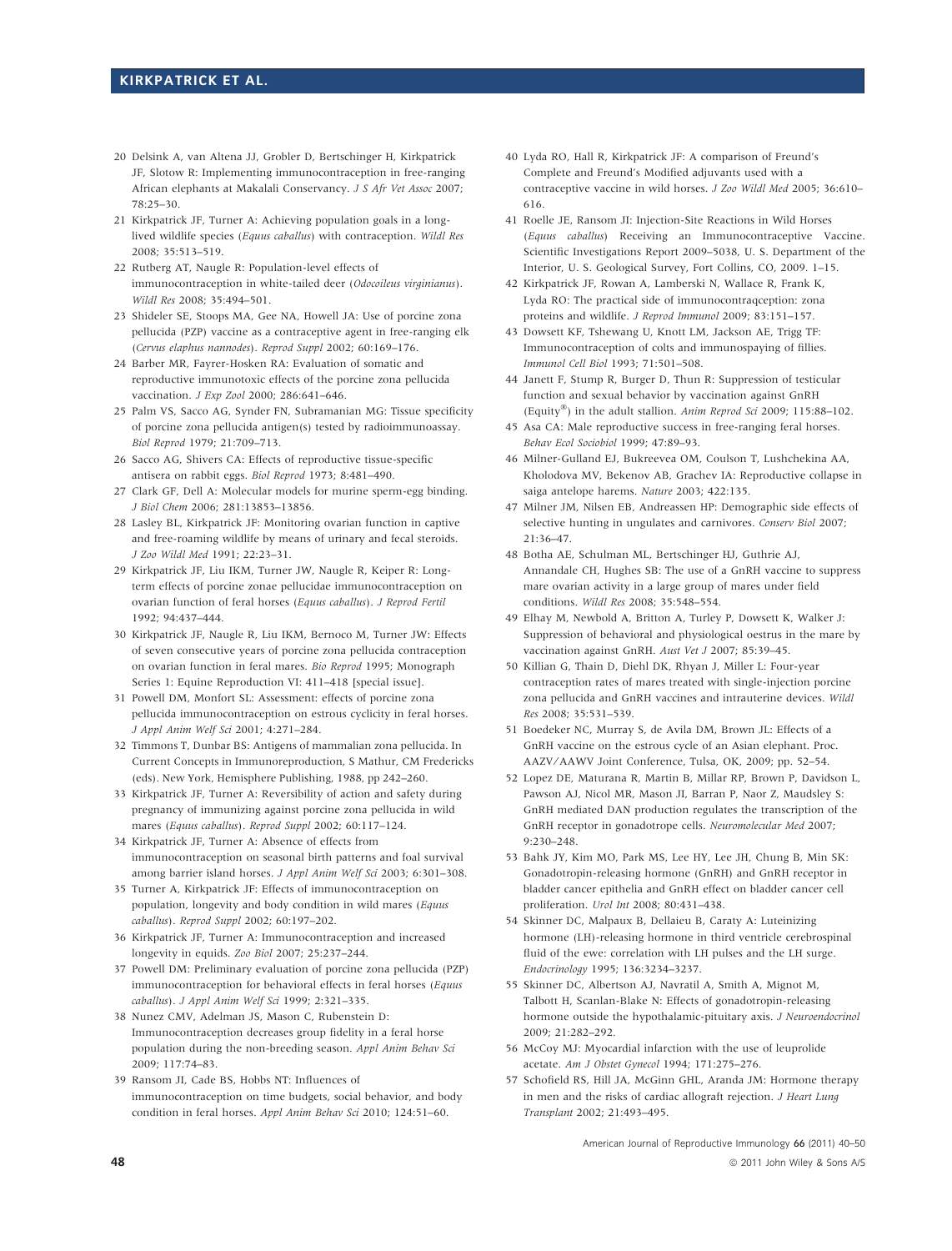- 58 Thiele LA: A Field Study of Immunocontraception on a White-Tailed Deer Population. MS. Thesis, College Park MD, University of Maryland, 1999.
- 59 Walter WD, Pekins PJ, Rutberg AT, Kilpatrick HJ: Evaluation of immunocontraception in a free-ranging suburban white-tailed deer herd. Wildl Soc Bull 2002; 30:186–192.
- 60 Walter WD, Kilpatrick HJ, Gregonis MA: Does immunocontraception improve body condition of free-ranging deer? J Wildl Manage 2003; 67:762–766.
- 61 Sacco AG, Subramanian MG, Yurewicz EC, DeMayo FJ, Dukelow WR: Heteroimmunization of squirrel monkeys (Saimiri sciureus) with a purified porcine zonae antigen (PPZA): immune response and biological activity of antiserum. Fertil Steril 1986; 39:350–358.
- 62 Lou Y, Tung KSK: T-cell peptide of a select protein elicits autoantibody to the protein antigen: implications for specificity and pathogenic role in autoimmunity. J Immunol 1993; 151:5790–5799.
- 63 Mahi-Brown CA, Yanagimachi R, Hoffman J, Huang TTF: Fertility control in the bitch by active immunization with porcine zonae zona pellucida; use of different adjuvants and patterns of estradiol and progesterone levels. Biol Reprod 1985; 32:671–772.
- 64 Wood DM, Liu C, Dunbar BS: Effect of alloimmunization and heteroimmunization with zonae pellucidae on fertility in rabbits. Biol Reprod 1981; 25:439–450.
- 65 Stoops MA, Liu IKM, Shideler SE, Lasley BL, Fayrer-Hosken RA, Benirschke K, Murata K, Van Leeuwen EMG, Anderson GB: Effect of porcine zona pellucida immunization on ovarian follicular development and endocrine function in domestic ewes (Ovis aires). Reprod Fertil Dev 2006; 18:667–676.
- 66 Curtis PD, Richmond ME, Miller LA, Quimbly FW: Pathophysiology in white-tailed deer vaccinated with porcine zona pellucida immunocontraceptive vaccine. Vaccine 2007; 25:4623–4630.
- 67 Miller LA, Crane K, Gaddis S, Killian GJ: Porcine zona pellucida contraception: long term health effects on white-tailed deer. J Wildl Manage 2001; 65:941–945.
- 68 Naugle RE, Rutberg AT, Underwood HB, Turner JW, Liu IKM: Field testing of immunocontraception on white-tailed deer (Odocoileus virginianus) on Fire Island National Seashore, New York, USA. Reprod Suppl 2002; 60:143–153.
- 69 Garrott RA, Cook JC, Bernoco M, Kirkpatrick JF, Caldwell LL, Cherry S, Tiller B: Antibody response of elk immunized with porcine zona pellucida. J Wildl Dis 1998; 34:539–546.
- 70 Deigert FA, Duncan A, Lyda RO, Frank K, Kirkpatrick JF: Immunocontraception of captive exotic species. III. Fallow deer (Cervus dama). Zoo Biol 2003; 22:261–268.
- 71 Ballou JD, Traylor-Holzer K, Turner A, Malo A, Powell D, Maldonado J, Eggert L: Simulation model for contraceptive management of the Assateague Island feral horse population using individual-based data. Wildl Res 2008; 35:502–512.
- 72 Frank KM, Lyda RO, Kirkpatrick JF: Immunocontraception of captive exotic species. IV. Species differences in response to the porcine zona pellucida vaccine and the timing of booster inoculations. Zoo Biol 2005; 24:349–358.
- 73 Gray ME, Thain DS, Cameron EZ, Miller LA: Multi-year fertility reduction in free-roaming feral horses with single-injection immunocontraceptive formulations. Wildl Res 2010; 37:475–481.
- 74 Fraker MA, Brown RG, Gaunt GE, Kerr JA, Pohajdak B: Longlasting, single dose immunocontraception in fallow deer in British Columbia. J Wildl Manage 2002; 66:1141–1147.
- 75 Skinner SM, Killian GJ, Miller LA, Dunbar BS: Characterization of antigenicity and immunogenicity patterns of native and

recombinant zona proteins in the white-tailed deer (Odocoileus virginianus). J Reprod Fertil 1994; 101:295–303.

- 76 Miller LA, Killian GJ: In search of the active PZP epitope in whitetailed deer immunocontraception. Vaccine 2002; 20:2735–2742.
- 77 Gorman SP, Levy JK, Hampton AL, Collante WR, Harris A, Brown RG: Evaluation of a zona pellucida vaccine for the immunocontraception of domestic kittens (Felis catus). Theriogenology 2002; 58:135–149.
- 78 Jewgenow K, Rohleder M, Wegner I: Differences between antigenic determinants of pig and cat zona pellucida proteins. J Reprod Fertil 2000; 119:15–23.
- 79 Lane VM, Liu IKM, Casey K, Van Leeuwen EMG, Flanagan DR, Murata K, Munro C: Inoculation of female American black bears (Ursus americanus) with partially purified porcine zona pellucida limits cub production. Reprod Fertil Dev 2007; 19:617–625.
- 80 Brown RG, Bowen WD, Eddington JD, Kimmins WC, Mezei M, Parsons JL, Pohajdak B: Evidence for a long-lasting single administration vaccine in wild grey seals. J Reprod Immunol 1997; 35:43–51.
- 81 Tuner JW, Liu IKM, Flanagan DR, Rutberg AT, Kirkpatrick JF: Immunocontraception in feral horses a single-inoculation vaccine provides one year of infertility. J Wildl Manage 2001; 65:235–2241.
- 82 Turner JW, Liu IKM, Flanagan DR, Bynum KS, Rutberg AT: Porcine zona pellucida (PZP) immunocontraception of wild horses (Equus caballus) in Nevada: a ten-year study. Reprod Suppl 2002; 60:177–186.
- 83 Turner JW, Rutberg AT, Naugle RE, Manpreet AK, Flanagan DR, Bertschinger HJ, Liu IKM: Controlled release components of PZP contraceptive vaccine extend duration of infertility. Wildl Res 2008; 35:555–652.
- 84 Liu IKM, Turner JW, Van Leeuwen EM, Flanagan DR, Hedrick JL, Murata L, Lane VM, Morales-Levy MP: Persistence of anti-zona pellucida antibodies following a single inoculation of porcine zona pellucida in the domestic equine. Reproduction 2005; 129: 181–190.
- 85 Locke SL, Cook MW, Harveson LA, Davis DS, Lopez PR, Silvy NJ, Fraker MA: Effectiveness of SpayVac for reducing white-tailed deer fertility. J Wildl Dis 2007; 43:726–730.
- 86 Miller LA, Fagerstone KA, Wagner DC, Killian GJ: Factors contributing to the success of a single shot, multiyear PZP immunocontraceptive vaccine for white-tailed deer. Hum-Wildl Confl 2009; 3:103–115.
- 87 Gionfriddo JP, Eisenmann JD, Sullivan KJ, Healey RS, Miller LA, Fagerstone KA, Engman RM, Yoder CA: Field test of a single injection gonadotropin-releasing hormone immunocontraceptive vaccine in female white-tailed deer. Wildl Res 2009; 36:177–184.
- 88 Miller LA, Johns BE, Killian GJ: Immunocontraception of whitetailed deer with GnRH vaccine. Am J Reprod Immunol 2000; 44:266– 274.
- 89 Miller LA, Fagerstone KA, Rhyan J, Killian GJ: The single shot GnRH immunocontraceptive vaccine (GonaCon®) in white-tailed deer: comparison of several GnRH preparations. Am J Reprod Immunol 2007; 60:214–223.
- 90 Miller LA, Gionfriddo JP, Rhyan JC, Fagerstone KA, Wagner DC, Killian GJ: GnRH immunization of male and female white-tailed deer fawns. Hum-Wildl Confl 2008; 2:93-101.
- 91 Killian GJ, Kreeger TJ, Rhyan J, Fagerstone K, Miller LA: Observations on the use of  $GonaCon^{\circledast}$  in captive female elk (Cervus elaphus). J Wildl Dis 2009; 45:184–188.

American Journal of Reproductive Immunology 66 (2011) 40–50  $\circledcirc$  2011 John Wiley & Sons A/S 49